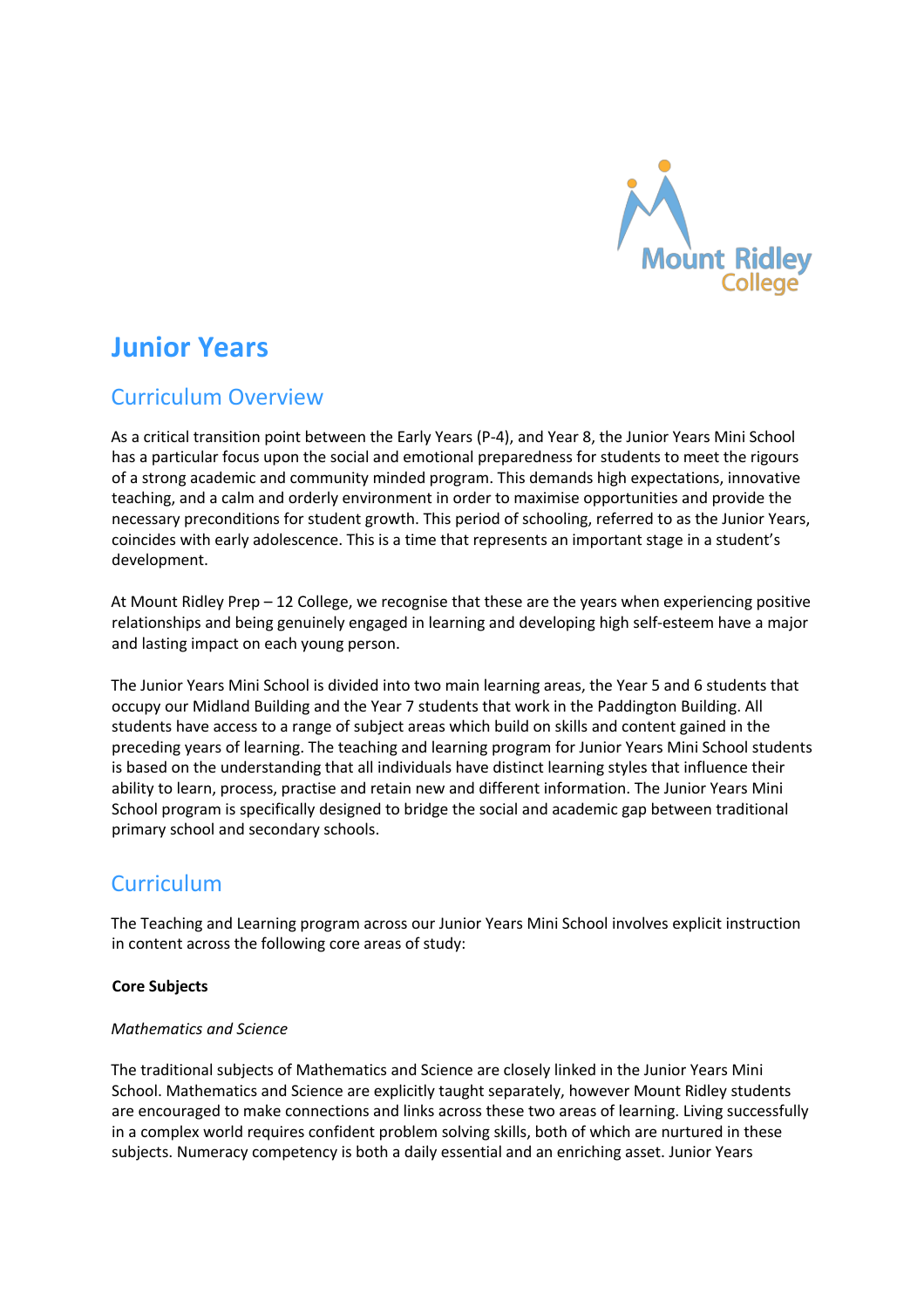students build on basic concepts and develop an ability to explore abstract notions of number representation and calculation. All learning activities in Mathematics and Science are designed to be hands on and provide opportunities to apply knowledge to real life situations. All students in Year 5 and Year 6 in the Junior Years Mini School have access to the online tuition program Mathletics. Mathletics can be accessed both at school and at home. Students use Matheltics to further develop the mathematical concepts taught in the classroom. Students have an individual account and can build skills and compete individually and in classes with students from other schools, both nationally and internationally. Mathletics is designed to enhance and develop students' understanding and ability in all areas of Mathematics.

# *English and Humanities*

Literacy is at the heart of students' ability to learn and succeed in school and beyond. Having a secure confidence in their ability to use and decode language accurately and articulately enriches opportunities for students to express themselves creatively. Key features of the Junior Years literacy program include wider reading, critical reading, oral skills and writing practice. Every staff member has a commitment to extending literacy across the curriculum. In daily English classes students engage in explicit word study lessons and activities alongside sessions which encourage the analysis of texts, films and arguments. In Years 5, 6 and 7 students engage in speeches and presentations to build their speaking and listening skills. All Junior Years students participate in a fortnightly library program, where they borrow regularly and develop research skills. Humanities combines the traditional subjects of History, Geography, Civics and Citizenship and Economics.

### *Inquiry*

In years 5 & 6 students engage in semester based units in Science and Humanities this is known as Inquiry.

Inquiry allows students the opportunities to explore Science through both written and practical experiences. Students study a range of Science units to further develop their Science knowledge and understanding.

In Humanities, students undertake units of History, Geography, Civics and Citizenship and Economics. Students engage in research based presentations, oral presentations, design and show casing of their hands on learning.

#### *Health and Physical Education*

Physical Education contributes to the overall education of young people by helping them to lead full and valuable lives through engaging in purposeful physical activity. The Physical Education program provides each student with the personal attributes and skills essential for their physical development. In addition, they gain the ability to move with competence and confidence and strive towards becoming lifelong participants in regular physical activity. The Health component addresses the students' physical, social and emotional needs.

#### *Languages*

In Years 5 students study one semester of Italian & in Year 6, students study one semester of Japanese. This enables them to gain knowledge and appreciation of these languages and cultures. In Year 7, students then select one of these languages, which they continue to study until Year 10.